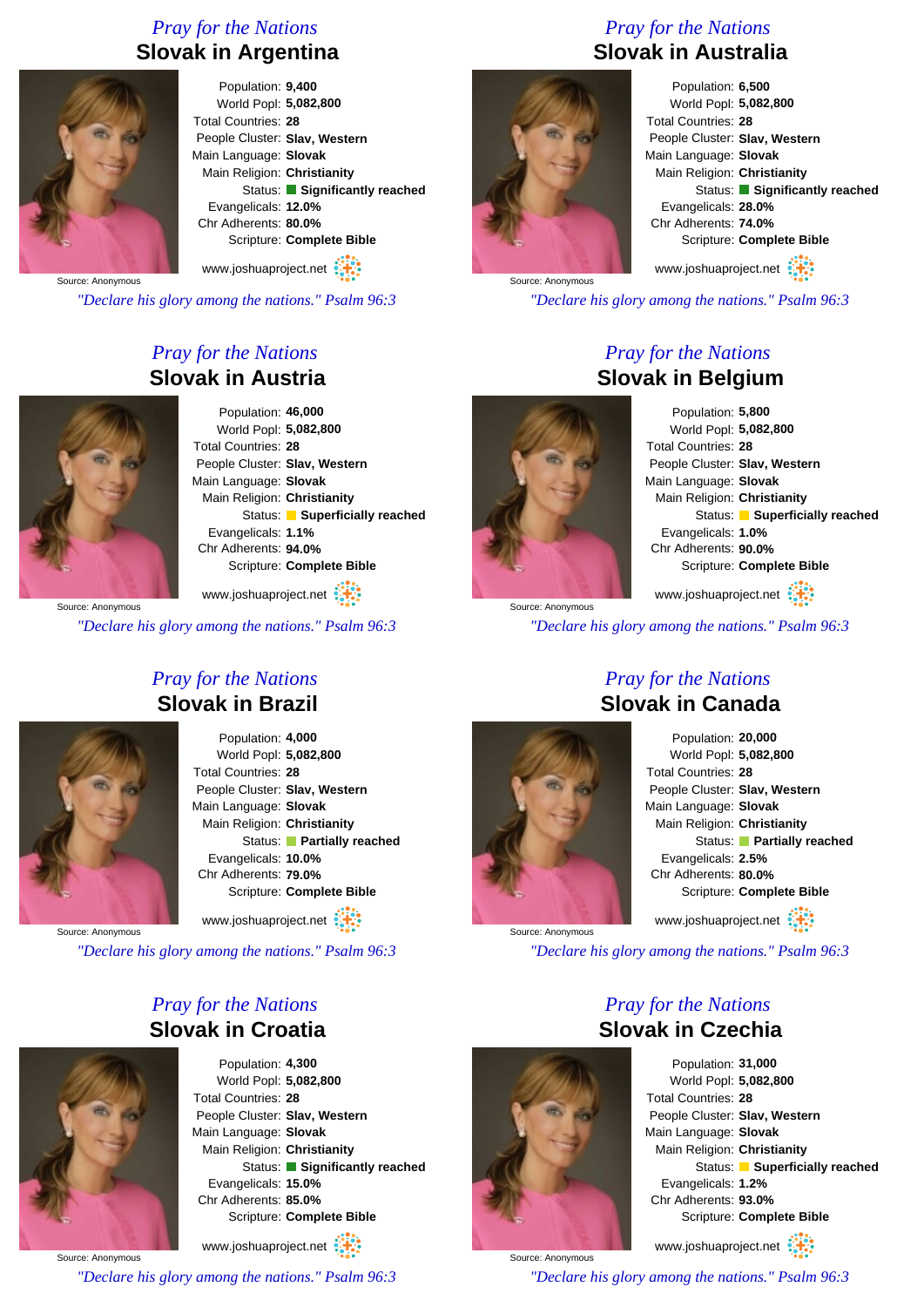# *Pray for the Nations* **Slovak in Denmark**



Population: **2,900** World Popl: **5,082,800** Total Countries: **28** People Cluster: **Slav, Western** Main Language: **Slovak** Main Religion: **Christianity** Status: **Superficially reached** Evangelicals: **1.0%** Chr Adherents: **92.0%** Scripture: **Complete Bible** www.joshuaproject.net

Source: Anonymous

*"Declare his glory among the nations." Psalm 96:3*

# *Pray for the Nations* **Slovak in Hungary**



Population: **11,000** World Popl: **5,082,800** Total Countries: **28** People Cluster: **Slav, Western** Main Language: **Slovak** Main Religion: **Christianity** Status: **Superficially reached** Evangelicals: **1.2%** Chr Adherents: **93.0%** Scripture: **Complete Bible**

Source: Anonymous www.joshuaproject.net

*"Declare his glory among the nations." Psalm 96:3*

# *Pray for the Nations* **Slovak in Italy**



Population: **7,900** World Popl: **5,082,800** Total Countries: **28** People Cluster: **Slav, Western** Main Language: **Slovak** Main Religion: **Christianity** Status: **Superficially reached** Evangelicals: **1.0%** Chr Adherents: **90.0%** Scripture: **Complete Bible** www.joshuaproject.net :

Source: Anonymous

*"Declare his glory among the nations." Psalm 96:3*

## *Pray for the Nations* **Slovak in Netherlands**



Population: **4,500** World Popl: **5,082,800** Total Countries: **28** People Cluster: **Slav, Western** Main Language: **Slovak** Main Religion: **Christianity** Status: **Superficially reached** Evangelicals: **1.0%** Chr Adherents: **94.0%** Scripture: **Complete Bible**

Source: Anonymous www.joshuaproject.net *"Declare his glory among the nations." Psalm 96:3*

# *Pray for the Nations* **Slovak in Germany**



Population: **57,000** World Popl: **5,082,800** Total Countries: **28** People Cluster: **Slav, Western** Main Language: **Slovak** Main Religion: **Christianity** Status: **Superficially reached** Evangelicals: **2.0%** Chr Adherents: **92.0%** Scripture: **Complete Bible**

www.joshuaproject.net

*"Declare his glory among the nations." Psalm 96:3*

#### *Pray for the Nations* **Slovak in Ireland**

Population: **12,000** World Popl: **5,082,800** Total Countries: **28** People Cluster: **Slav, Western** Main Language: **Slovak** Main Religion: **Christianity** Status: **Superficially reached** Evangelicals: **1.1%** Chr Adherents: **94.0%** Scripture: **Complete Bible**

www.joshuaproject.net

*"Declare his glory among the nations." Psalm 96:3*



Source: Anonymous

#### *Pray for the Nations* **Slovak in Montenegro**

Population: **5,900** World Popl: **5,082,800** Total Countries: **28** People Cluster: **Slav, Western** Main Language: **Slovak** Main Religion: **Christianity** Status: **Superficially reached** Evangelicals: **1.2%** Chr Adherents: **93.0%** Scripture: **Complete Bible** www.joshuaproject.net

*"Declare his glory among the nations." Psalm 96:3*

#### *Pray for the Nations* **Slovak in Norway**



Source: Anonymous *"Declare his glory among the nations." Psalm 96:3*

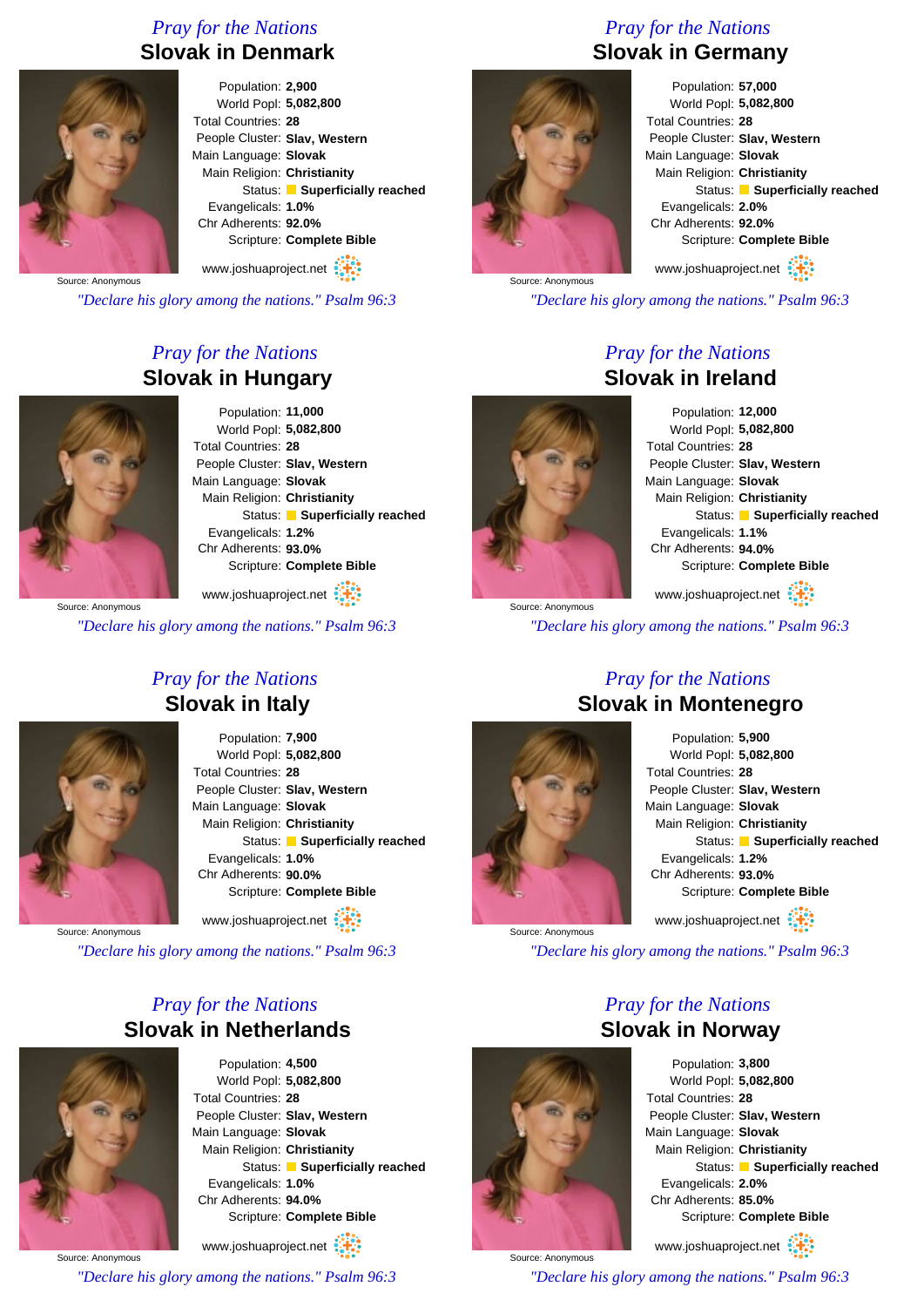## *Pray for the Nations* **Slovak in Poland**



Population: **2,900** World Popl: **5,082,800** Total Countries: **28** People Cluster: **Slav, Western** Main Language: **Slovak** Main Religion: **Christianity** Status: **Superficially reached** Evangelicals: **1.2%** Chr Adherents: **93.0%** Scripture: **Complete Bible** www.joshuaproject.net

Source: Anonymous

*"Declare his glory among the nations." Psalm 96:3*

# *Pray for the Nations* **Slovak in Russia**



Source: Anonymous

Population: **1,500** World Popl: **5,082,800** Total Countries: **28** People Cluster: **Slav, Western** Main Language: **Slovak** Main Religion: **Christianity** Status: **Superficially reached** Evangelicals: **1.6%** Chr Adherents: **86.0%** Scripture: **Complete Bible**

www.joshuaproject.net

*"Declare his glory among the nations." Psalm 96:3*

#### *Pray for the Nations* **Slovak in Slovakia**



Population: **4,620,000** World Popl: **5,082,800** Total Countries: **28** People Cluster: **Slav, Western** Main Language: **Slovak** Main Religion: **Christianity** Status: **Superficially reached** Evangelicals: **1.3%** Chr Adherents: **94.0%** Scripture: **Complete Bible** www.joshuaproject.net

Source: Anonymous

*"Declare his glory among the nations." Psalm 96:3*

#### *Pray for the Nations* **Slovak in Sweden**



Population: **1,300** World Popl: **5,082,800** Total Countries: **28** People Cluster: **Slav, Western** Main Language: **Slovak** Main Religion: **Christianity** Status: **Superficially reached** Evangelicals: **1.2%** Chr Adherents: **93.0%** Scripture: **Complete Bible**

Source: Anonymous www.joshuaproject.net *"Declare his glory among the nations." Psalm 96:3*

# *Pray for the Nations* **Slovak in Romania**



Population: **12,000** World Popl: **5,082,800** Total Countries: **28** People Cluster: **Slav, Western** Main Language: **Slovak** Main Religion: **Christianity** Status: **Superficially reached** Evangelicals: **1.2%** Chr Adherents: **93.0%** Scripture: **Complete Bible**

www.joshuaproject.net

*"Declare his glory among the nations." Psalm 96:3*

#### *Pray for the Nations* **Slovak in Serbia**



Population: **48,000** World Popl: **5,082,800** Total Countries: **28** People Cluster: **Slav, Western** Main Language: **Slovak** Main Religion: **Christianity** Status: **Superficially reached** Evangelicals: **1.2%** Chr Adherents: **93.0%** Scripture: **Complete Bible**

www.joshuaproject.net

*"Declare his glory among the nations." Psalm 96:3*



Source: Anonymous

Source: Anonymous

Source: Anonymous

#### *Pray for the Nations* **Slovak in Spain**

Population: **7,800** World Popl: **5,082,800** Total Countries: **28** People Cluster: **Slav, Western** Main Language: **Slovak** Main Religion: **Christianity** Status: **Superficially reached** Evangelicals: **1.0%** Chr Adherents: **94.0%** Scripture: **Complete Bible** www.joshuaproject.net

*"Declare his glory among the nations." Psalm 96:3*

#### *Pray for the Nations* **Slovak in Switzerland**



www.joshuaproject.net

*"Declare his glory among the nations." Psalm 96:3*